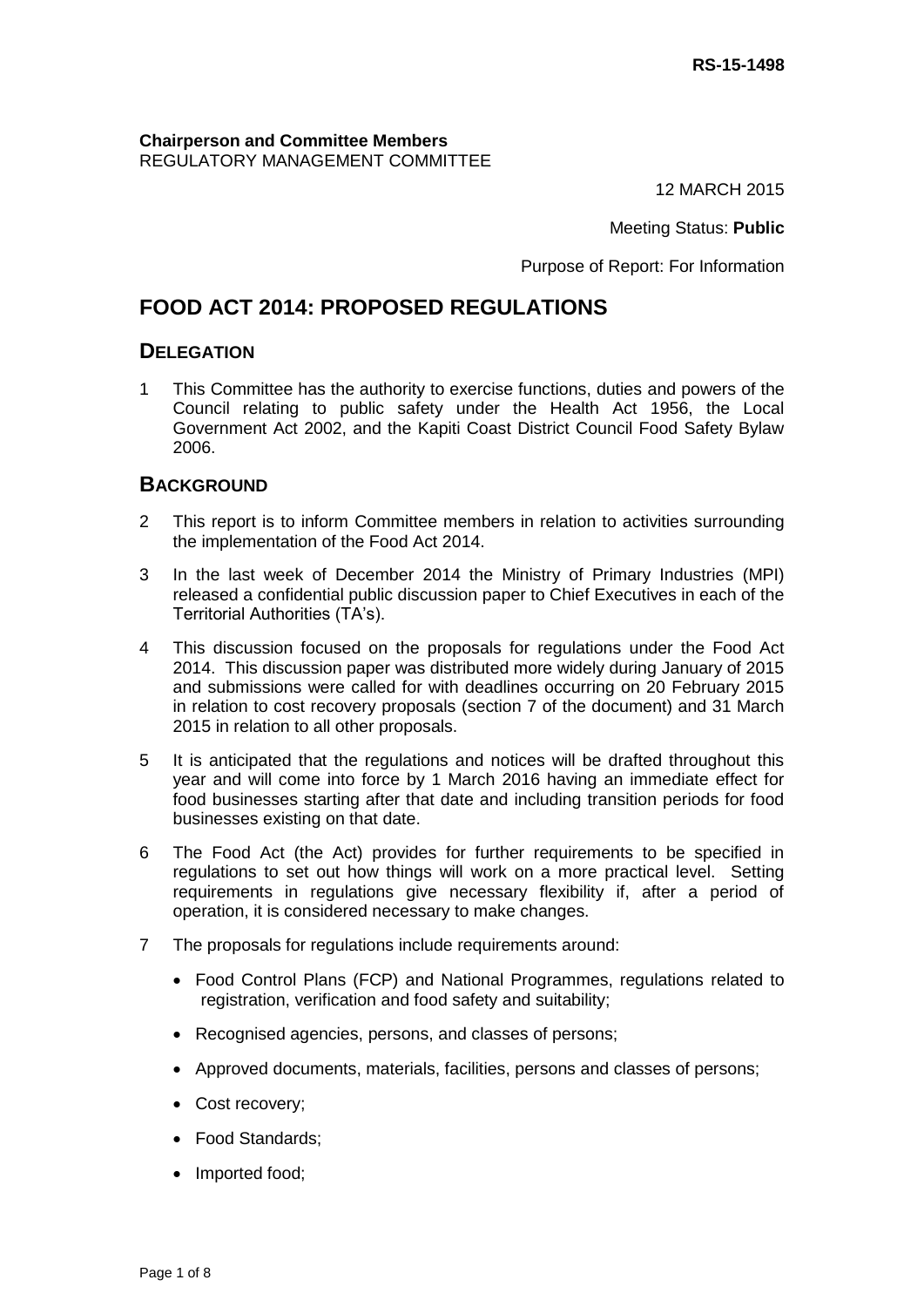- Exemptions;
- Infringement offences; and
- Transitional matters.
- 8 Some of the proposals for regulations will not impact TA's, such as the proposals around approved documents, materials, facilities, persons and classes of persons; food standards; and imported food. It is important to note that the cost recovery proposals only relate to MPI services and activities and this document does not consider cost recovery proposals for TA's.

#### Food Control Plans and National Programmes

- 9 The regulations:
	- will require that types of business register either with MPI or the TA;
	- will create some guidance around physical requirements of the business;
	- will set timeframes around frequency of verification (audit);
	- will set requirements around places, equipment, essential services, health and hygiene practices, ingredients and inputs, and production, processing and handling of food;
	- will set requirements for reporting to MPI in relation to registrations and verifications.

#### Recognised agencies and persons

- 10 The regulations propose to:
	- set requirements and competencies to confirm that agencies and individuals seeking recognition are 'fit and proper';
	- make sure the skills and competencies of recognised agencies reflect the range of food preparation and activities; and
	- make the recognition process transparent and consistent.

#### Cost recovery

- 11 The regulations propose to:
	- identify MPI services that are not crown funded;
	- establish appropriate charging mechanisms for cost recovery; and
	- establish particular costs for those services.

#### **Exemptions**

- 12 The proposals for exempting food businesses from requirements are limited except as detailed under s31 of the Act.
	- Under s31 of the Act, businesses that trade in food to raise money for charitable, benevolent, philanthropic or cultural purposes will be exempted from the requirement to operate under a food control plan or national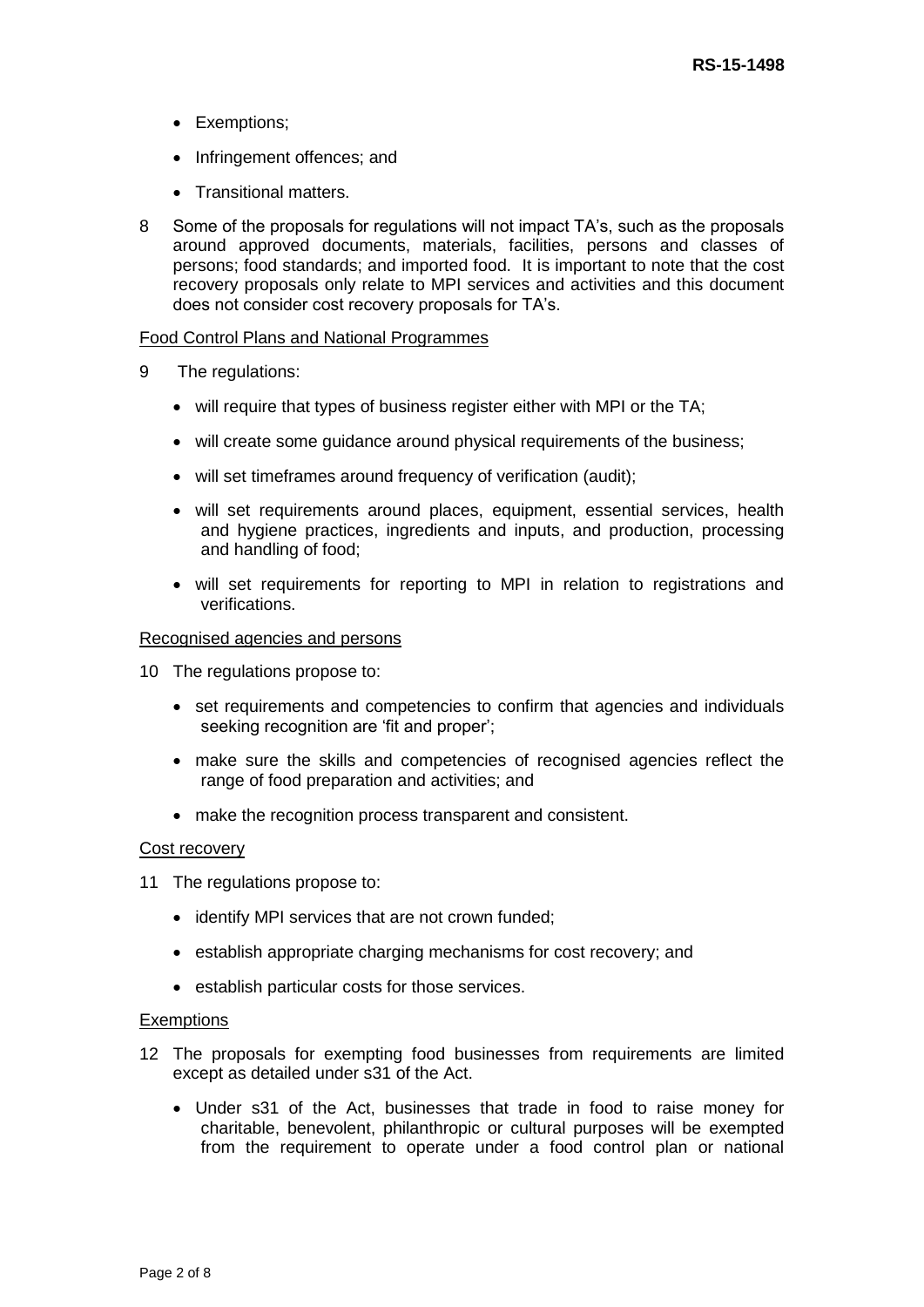programme. The proviso is that fundraising activity is not carried out on more than 20 occasions in any one year.

- 13 However under s32 of the Act there is a power to make regulations whereby the exemptions provided for in s31 do not apply. For instance an exemption of an exemption could be applied to:
	- any food or classes of food;
	- classes or descriptions of persons who trade in food;
	- classes or descriptions of operations or places in relation to any trade in food;
	- the proposal asks if there are any sound reasons or instances worth investigating to exclude any food, persons or operations from the general exemption for businesses trading for charitable, benevolent, philanthropic or cultural purposes.

#### Infringement offences

14 The regulations propose to introduce infringement offences, but the document advises that the requirements around that are still being developed. At the present time it appears that infringement fines related to labelling offences under the Food Standards Code are the only infringement offences being considered, however as the Act is implemented the need for other infringement offences will be considered.

#### Transition matters

- 15 The regulations will set out the timeframe that specific food sectors and recognised persons and agencies must move from operating under the Food Act 1981:
	- 1 March 2016 to 30 June 2017 All food businesses that hold an on licence; food service to pre-school children, processors of nuts and seeds;
	- 1 July 2017 to 30 June 2018 The rest of the cafes, restaurants; retail butchers, delicatessens, bakeries, fishmongers, supermarkets etc; retailers of packaged chilled and frozen food; confectionary manufacturers; bakeries that manufacture bread;
	- 1 July 2018 to 30 June 2019 brewers and distillers; ice and iced confectionary manufacturers, manufacturers of shelf stable condiments (preserves, jams etc); coffee carts with packaged food; honey manufacturers; producers of horticultural food; retailer or ice cream and iced confectionary (dairies).
- 16 Approved auditors at TA's who hold or gain an approval as a recognised auditor prior to 1 March 2016 will be recognised until the end of transition on 30 June 2019.

## **ISSUES AND OPTIONS**

## **Issues**

17 The staff will work together to prepare a submission on the proposed regulations, it is understood that the Regional Food Working Group may propose a joint submission, time permitting. The submission will be made by staff given the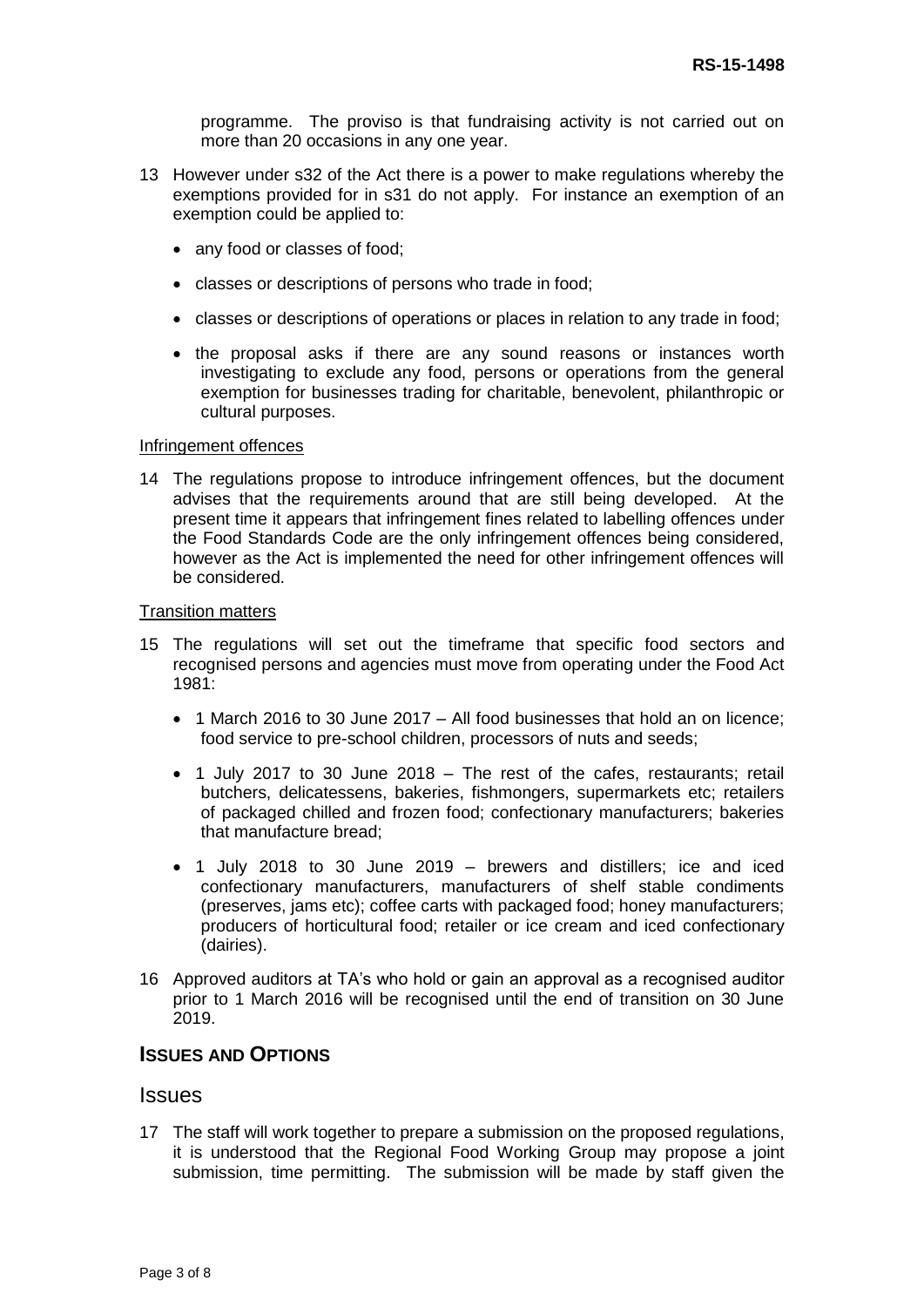technical nature of the regulations. At this stage some of the issues that may be considered in a submission include the following.

Food Control Plans and National Programmes

- 18 It is noted that the Regulations propose that TA's act as registration authority (totally administrative activity) for many types of low risk food business (operating under national programmes) who may not have ever been registered before and who may not ever have to be visited or audited.
- 19 There is a hidden cost to Council when acting as the administration arm of MPI in registering these food businesses. TA's will only be able to charge minimal fees for this administrative function, but will have unreimbursed costs related to enquiries, finding previously unregistered premises, receiving and investigating complaints and giving advice on how to comply with requirements.
- 20 This means that through future annual planning rounds TA's will have to consider making the registration costs higher to cover the activities mentioned above unless they allow this cost to fall to the ratepayer.
- 21 It is also noted that after 2019, the MPI Chief Executive will review the requirement that TA's are the only verifiers of food businesses operating under template FCP's. If this area of verification was opened up to other verification agencies then TA's would be left in the same situation they are with low risk national programme businesses, which is acting solely as a registration authority, with all the potential unreimbursed costs.

Places, Equipment and essential services

- 22 Staff agree that the structural requirements as outlined in the Food Hygiene Regulations 1974 are unduly restrictive and outdated in some respects. However, it is considered important that clear guidance on what is required in terms of facilities, equipment and essential services is clearly outlined in the regulations otherwise there may be a reduction in hygiene standards and there will not be any improvement in consistency between TA's in this regard.
- 23 Mobile or vehicle based businesses (other than coffee carts)
	- There has been a significant increase in recent years of mobile or vehicle based business becoming registered solely to prepare food for sale at markets and events (regionally and nationwide).
	- In addition in this district we have had a significant increase in mobile or vehicle based business who want to trade on vacant land permanently or semi permanently utilising limited amounts of hot water, potable water and waste water storage.
	- Many operators of small mobile businesses selling a range of prepared food need a base kitchen associated with the operation, and this is often never assessed by those approving the base operation. Ensuring that the registration authority deals with these matters thoroughly, is important if another TA wants to be satisfied that the scope of the business has been covered by the TA registering the Food Control Plan.

#### Interface of Data Sharing Applications

24 It is understood that MPI wants to maintain a national data base of registrations and verifications however this will present a significant cost to TA's unless MPI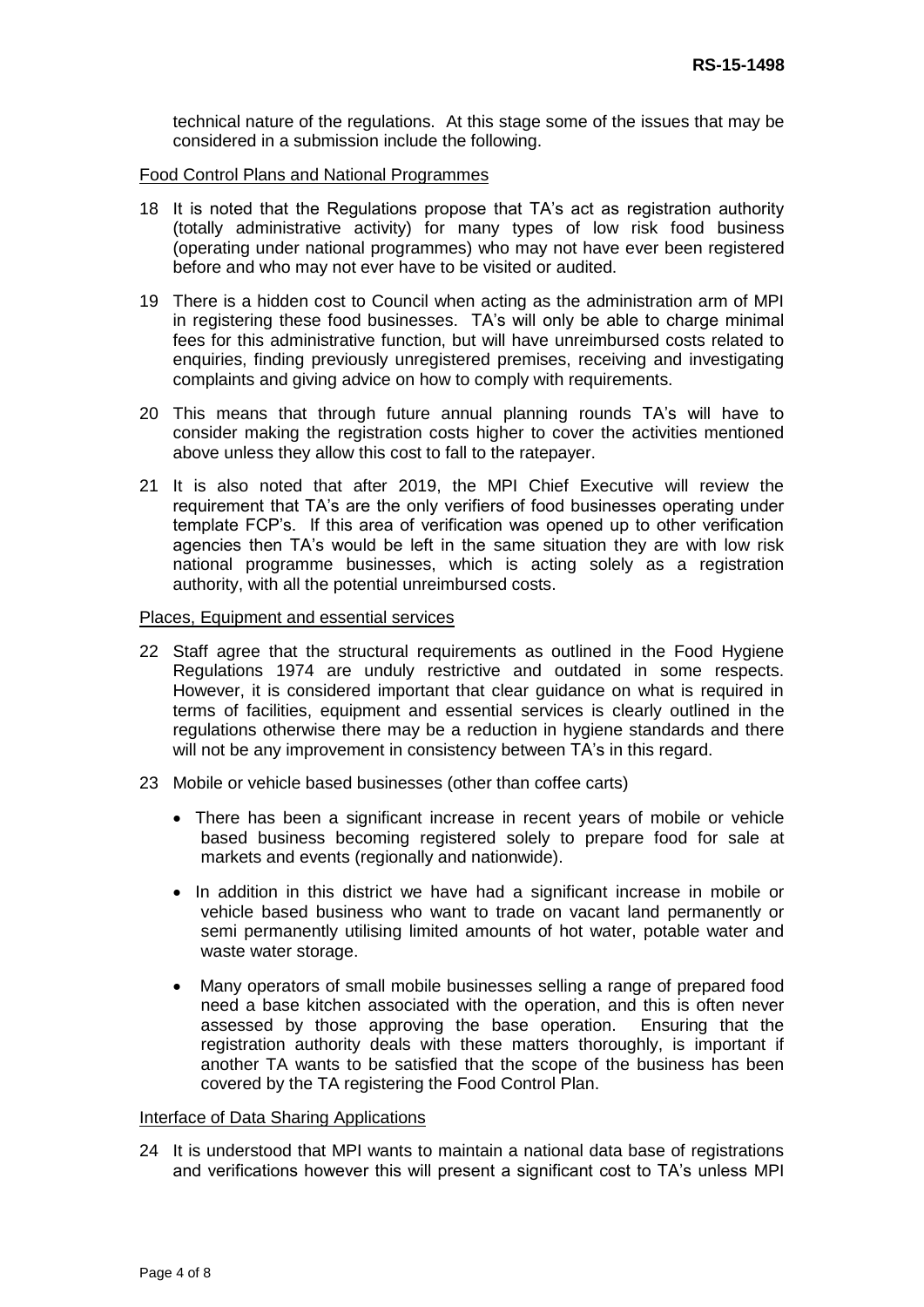develops a system that can interface with the TA data systems. Otherwise TA's will be entering data twice as required with the current voluntary system.

#### Verification of new registrations

- 25 It is proposed that TA's conduct verification within one month of receiving a registration for a new food business, yet other verification agencies dealing with custom FCP's are given three months. This seems unfair and while some custom FCP's may be more complex, the business should have been intimately involved with the development of their own customised FCP so therefore should have a knowledge of the system they have chosen to work under.
- 26 In the food service sector TA's deal with, there are a lot of operators who have never owned a food business and to them the template FCP's will be complex. Our experience with grading of food premises shows that most new businesses need at least two months to understand requirements, educate staff, get systems in place so as to have the best chance of receiving a favourable grading.
- 27 It is recommended that the time frames for verification of new businesses under template food programmes be set at within 3 months of registration

#### Assigning an outcome to verification

- 28 The proposal that there are only two outcomes in relation to a verification (acceptable or unacceptable) is concerning and the language could be considered inflammatory.
- 29 It is suggested that there are at least three or four possible outcomes, performing, conforming, non-conforming, and unacceptable (or non-complying).

#### Verification frequency and adjustments

30 The proposals related to decreasing the verification frequency seem clear and easily understood by food businesses and verifiers. However, there also needs to be clear rationale around requirements for increasing verification frequencies otherwise TA's will be tied up in requests for reconsideration. No food business likes their fees being increased without being shown a clear rationale as to why.

#### Food Standard Code impacts

31 This is a new area for TA's as compliance has previously been monitored by and funded by MPI, which may impact resourcing and budgets.

#### Recognised agencies and persons

- 32 It is agreed that agencies and persons conducting verifications should be approved in some way, however it would be concerning if TA's are charged by MPI for these approvals.
- 33 Companies conducting third party audits of custom food control plans and risk management plans work in areas of higher food safety risk and they also opt into the system, therefore it is understandable that fees would be charged for approving these verifiers.
- 34 TA's cannot opt out of registration and verification of food businesses using template food control plans or national programmes. Therefore staff should consider that there should not be fees for approvals for something they are mandated to do, particularly given that there will be enough costs for TA's in maintaining competencies for its agency and approved persons (verifiers).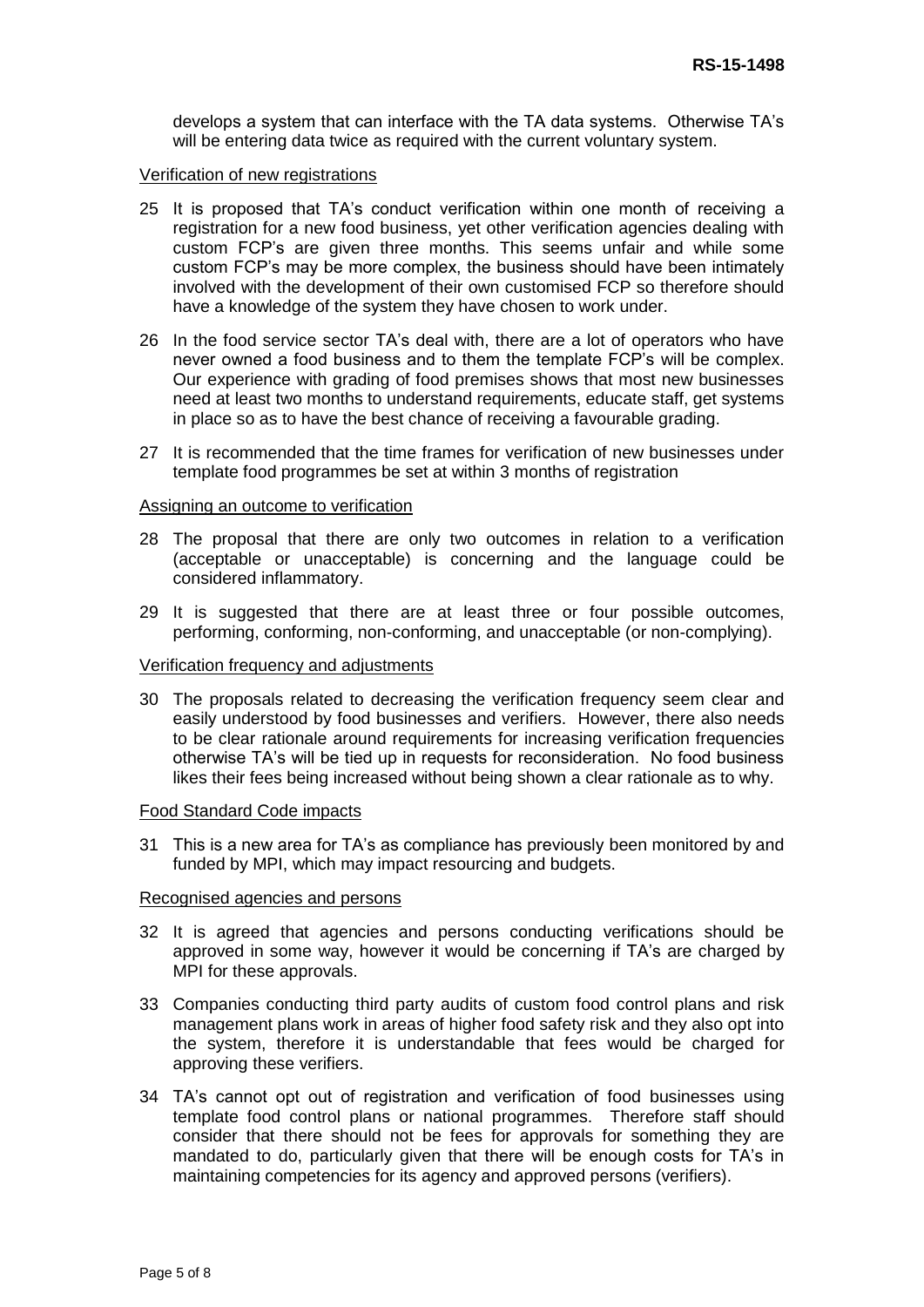- 35 Competencies for recognition:
	- It is agreed that agencies and persons wishing to verify custom FCP's should be accredited to ISO 17020.
	- It is agreed that a lower level of recognition should be allowed for TA's verifying template FCP's, however there is not enough detail in the consultation document to ascertain what MPI proposes as the core requirements of such an assessment.
	- It is noted that MPI is concerned that the cost of full or surveillance assessment by them, may not be significantly less than accreditation to ISO 17020. If this is the case it is proposed that MPI should share some of these costs with TA's given that TA's are mandated by the legislation to undertake this role.
	- The costs related to assessment or accreditation of TA verifiers will need to be passed on to the food business, and if these costs are too high, then fees may significantly increase.

#### Cost Recovery

36 It is noted that MPI will be developing a cost recovery fees regulation for their own use, to come into effect before TA's can make changes to their fees. It will be important for TA's that MPI develop and introduce fees and charges that are realistic and represent a total user pays system. It was noted in the past that fees charged for evaluation of custom food safety programmes (through Public Health units) were incredibly cheap and did not come anywhere close to recovering costs.

#### **Exemptions**

- 37 It is noted that the Act and the proposed regulations seem to make it clear that fundraising groups can trade up to 20 times with no restriction on the type of food they can sell. This definition may hurt some bone-fide charity fundraisers such a hospice shops, church groups etc. who sell on a regular basis. These types of business will probably fit within NP2, if they operate more than 20 times, but will still be forced to pay a registration fee which many will feel unhappy about.
- 38 Over the years bona-fide fundraising groups have been allowed to operate low risk fundraising stalls (sausage sizzles, cake and preserves stalls) without applying for approvals to do so and under guidance material and its hard to see the risk in allowing this to continue. It is suggested that some further definition be provided in the Regulations to allow bona-fide fundraising groups selling low risk foods to trade as many times as they wish under guidance material.
- 39 While bona-fide fundraising groups generally operate in the district where they are based there are a number of private individuals operating mobile premises or stalls who operate multiple times in each TA in the region and beyond preparing and selling high risk foods. Unless the definition around fundraising is further clarified these people will continue to operate unchecked throughout the country. Many of these operators will not self-regulate, and it is these operators that present the greatest food safety risk at markets and events.
- 40 Setting a large number (such as 20) on the amount of times a fundraising/private profit activity can trade is an administrative nightmare which will not be able to managed or checked by TA's or MPI. It seems that the intention is that if a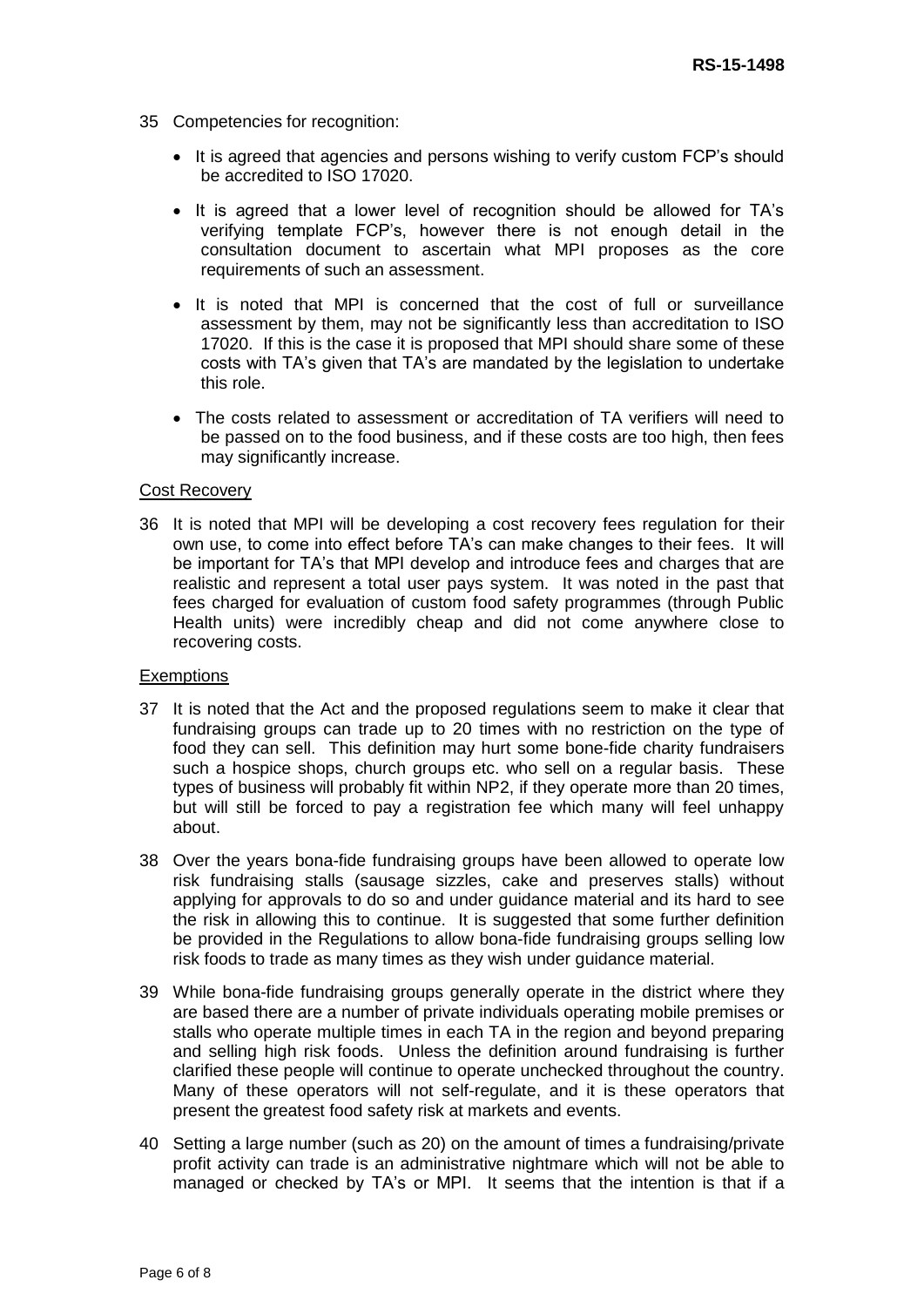premises is exempt they do not need to apply for any kind of food stall approval at markets or events any longer. Is this what MPI intend? If so, this should be further clarified in guidance material for food businesses and TA's.

#### Other matters

- 41 Enforcement Action related to non-payment of registration fees or verification fees:
	- With the new system it is highly likely that TA's costs in relation to invoicing and collection of debts will increase due to the separate invoicing that may need to happen for registration and verification.
	- Achieving simple enforcement options such as closure of premises for nonpayment of fees should be considered in order to cut down the costs related to debt collection for TA's. Many food premises do not pay their fees each year and there is no alternative but to make due considerations under the Enforcement Policy as to whether or not to take them to court. To do this involves significant costs to the TA and most operators pay a day or two before it gets to court, and TA's are left with the pre-court legal fees.
	- Introducing a system similar to the Sale and Supply of Alcohol Act where application fees must be paid on application (including renewals) and penalties such as suspension or cancellation of the licence for non-payment of verification fees should be considered.

## **CONSIDERATIONS**

## Policy considerations

42 This is a consultation document from MPI and does not affect current Council Policies. It should be noted that from March 2016 any Council policy related to food licensing or approvals, will be transitioned out of the system.

#### Legal considerations

43 There are no legal considerations in relation to this consultation document.

## Financial considerations

44 There are no financial considerations to be considered at this point. However once the Food Act and the Regulations come fully into force, it is anticipated that financial considerations will need to be addressed.

## Tāngata whenua considerations

45 There are no issues for consideration by Iwi, however Iwi are free to submit on the consultation document as are any interested person or group.

#### **SIGNIFICANCE AND ENGAGEMENT**

## Degree of significance

46 This report does not concern a strategic asset and has a low level of significance under the Council policy.